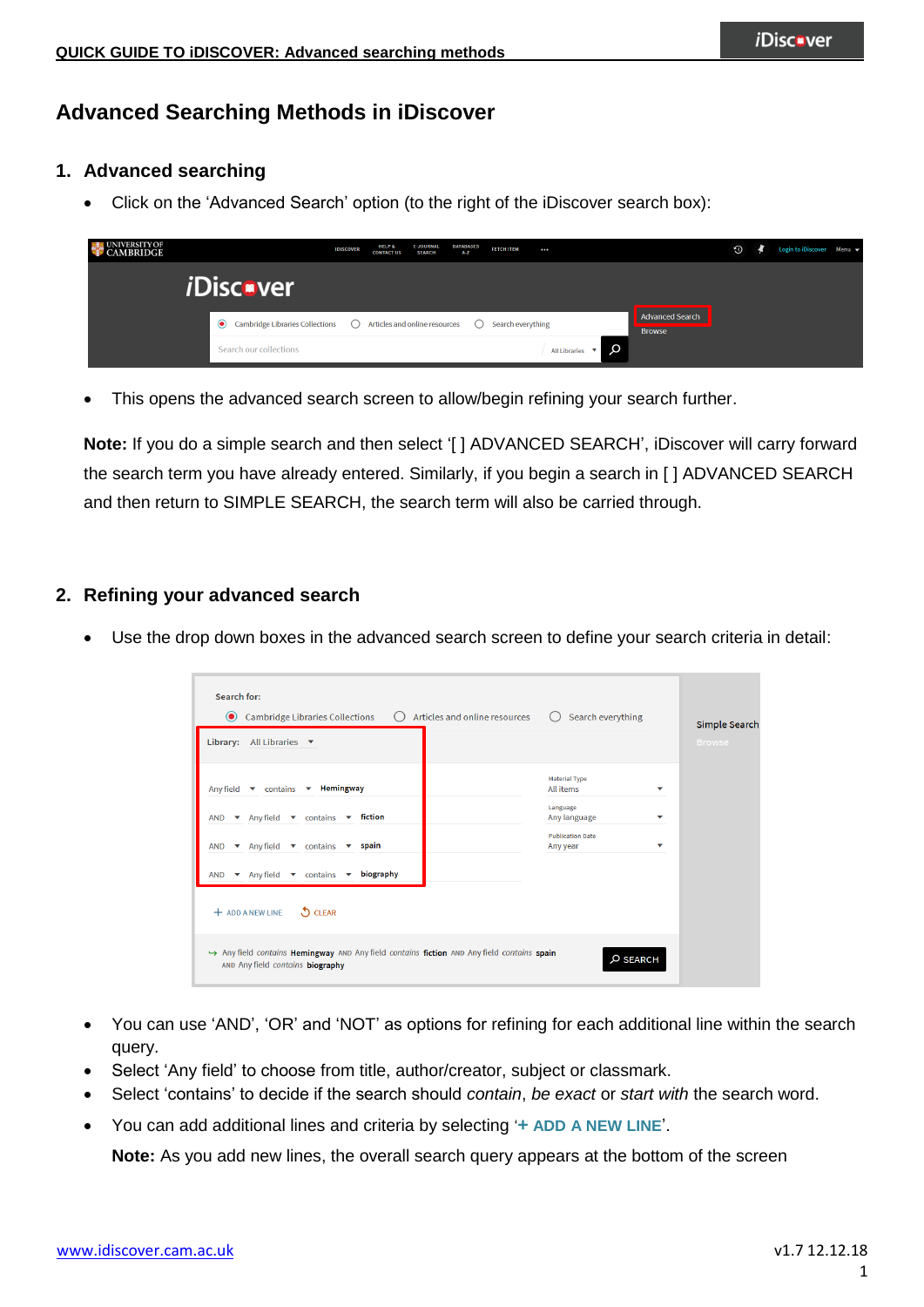| <b>Cambridge Libraries Collections</b><br>Articles and online resources<br>$\circledbullet$<br><b>Library:</b> All Libraries $\blacktriangledown$ | Search everything                   |            | Simple Search<br><b>Browse</b> |
|---------------------------------------------------------------------------------------------------------------------------------------------------|-------------------------------------|------------|--------------------------------|
| Any field v contains v Hemingway                                                                                                                  | <b>Material Type</b><br>All items   | ▼          |                                |
| $\bullet$ Any field $\bullet$ contains $\bullet$ fiction<br><b>AND</b>                                                                            | Language<br>Any language            | ▼          |                                |
| $\bullet$ Any field $\bullet$ contains $\bullet$ spain<br><b>AND</b>                                                                              | <b>Publication Date</b><br>Any year | ▼          |                                |
| ▼ Any field ▼ contains ▼ biography<br><b>AND</b>                                                                                                  |                                     |            |                                |
| <b>D</b> CLEAR<br>$+$ ADD A NEW LINE                                                                                                              |                                     |            |                                |
|                                                                                                                                                   |                                     |            |                                |
| Any field contains Hemingway AND Any field contains fiction AND Any field contains spain<br>AND Any field contains biography                      |                                     | $O$ SEARCH |                                |

- To remove your advanced search details, use:  $\bigcirc$  CLEAR
- You can also limit results to:

| Library: All Libraries                                                                |                                     |  |
|---------------------------------------------------------------------------------------|-------------------------------------|--|
| Any field $\blacktriangledown$ contains $\nabla$                                      | <b>Material Type</b><br>All items   |  |
| AND $\blacktriangledown$ Any field $\blacktriangledown$ contains $\blacktriangledown$ | Language<br>Any language            |  |
| AND $\blacktriangledown$ Any field $\blacktriangledown$ contains $\blacktriangledown$ | <b>Publication Date</b><br>Any year |  |

- o **Library:** Choose from Books, eBooks, Online Resources, or a specific library
- o **Material Type:** Articles, Journals, Images, Audio Visual or All items
- o **Language:** A range of languages
- o **Publication Date:** Any year, a specific date, last year, last 2 years, last 5 years, last 10 years, last 20 years

**Note:** You can also use the filters in the 'Refine my results' area of the results page for precise dates (See Quick Guide: Refining, expanding and ordering your results)*.*

Click on **C** SEARCH to retrieve your advanced search results.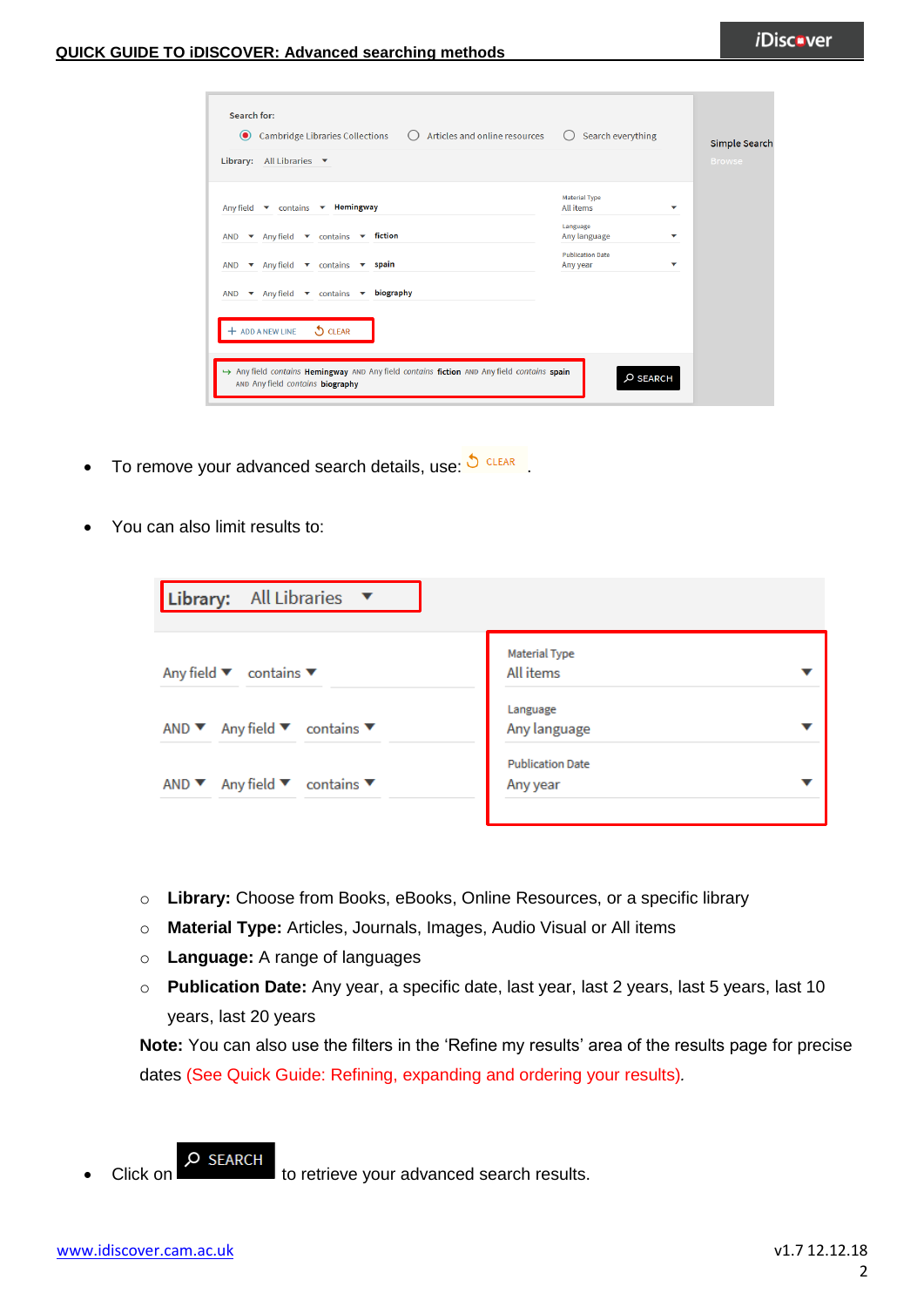## **3. Truncation Searching**

If you are not sure of a spelling (of multiple letters) or want to retrieve similar words (e.g. London, Londoner), you can use the '\*'. A search for "parad\* lost" will retrieve results for 'paradise lost', plus any results for e.g. 'parade lost'. This works in both the simple and advanced search.

## **4. List of results**

When you search for items, a list of results is displayed:

| UNIVERSITY OF CAMBRIDGE | <b>IDISCOVER</b>                                                                                                                                                                                                                                                                                                                                                  | <b>MY LIBRARY</b><br><b>HELP &amp;</b><br><b>EJOURNALS</b><br><b>ACCOUNT</b><br><b>CONTACT US</b><br>$A - Z$ | <b>DATABASES</b><br><b>LIBRARIES</b><br>A-Z<br><b>DIRECTORY</b> |                                                                                                                                                        | <b>Login to iDiscover</b> |
|-------------------------|-------------------------------------------------------------------------------------------------------------------------------------------------------------------------------------------------------------------------------------------------------------------------------------------------------------------------------------------------------------------|--------------------------------------------------------------------------------------------------------------|-----------------------------------------------------------------|--------------------------------------------------------------------------------------------------------------------------------------------------------|---------------------------|
|                         | <i>i</i> Discover                                                                                                                                                                                                                                                                                                                                                 |                                                                                                              |                                                                 |                                                                                                                                                        |                           |
|                         | cambridge companion to newton                                                                                                                                                                                                                                                                                                                                     | ×                                                                                                            | ρ<br>All Libraries/Collections ▼                                | <b>ADVANCED SEARCH</b>                                                                                                                                 |                           |
|                         | Sign in to get complete results                                                                                                                                                                                                                                                                                                                                   | <b>+</b> Login to iDiscover                                                                                  | X DISMISS                                                       |                                                                                                                                                        |                           |
|                         | 1 - 10 of 12,250 Results<br><b>ARTICLE</b><br>The state of the art on Newton: Robert Iliffe and George E. Smith:<br>The Cambridge companion to Newton, Second edition. Cambridge:<br>Cambridge University Press, 2016, 637 pp, £22.99 PB<br>Ducheyne, Steffen<br>Metascience, 11/21/2016 [Peer Reviewed Journal]<br>$\mathcal{O}$ Full text available $\boxtimes$ |                                                                                                              | $\triangleright$<br>99<br>$-0.0.0$                              | Refine my results<br><b>Expand beyond library collections</b><br>Sort by Relevance v<br>Availability $\sim$<br>Peer-reviewed Journals (9,673)          |                           |
|                         | <b>BOOK</b><br>The Cambridge Companion to Newton / edited by Rob Iliffe, George<br>E. Smith.<br>Iliffe, Rob, editor.; Smith, George E., editor.<br>2nd ed., Cambridge: Cambridge University Press, 2016.<br>ILI Check holdings at Online Library (Online) ><br>$\mathcal O$ Online access $\boxtimes$                                                             |                                                                                                              | $\cdots$<br>99                                                  | Full Text Online (12,230)<br>Available in the Library (22)<br>Resource Type $\sim$<br>Articles (8,669)<br><b>Reviews (1,862)</b><br><b>Books (749)</b> |                           |

- The number of results and pages are shown in the top left of the screen.
- Each result has an icon (or book cover) followed by a brief description of the item.
- Result information includes: title, author, resource type (e.g. book, article, review). There are also links to see where the item is located or if it is available to access online as full text.

 $rac{PAGE}{1}$ 

- Search results are paginated and there is a page-turner icon the turn to more pages and load more results (or click on the 'load more results' button which appears at the bottom of a page).
- Click on a record to view the detailed results information (you can also open results in a new window or tab by right clicking):